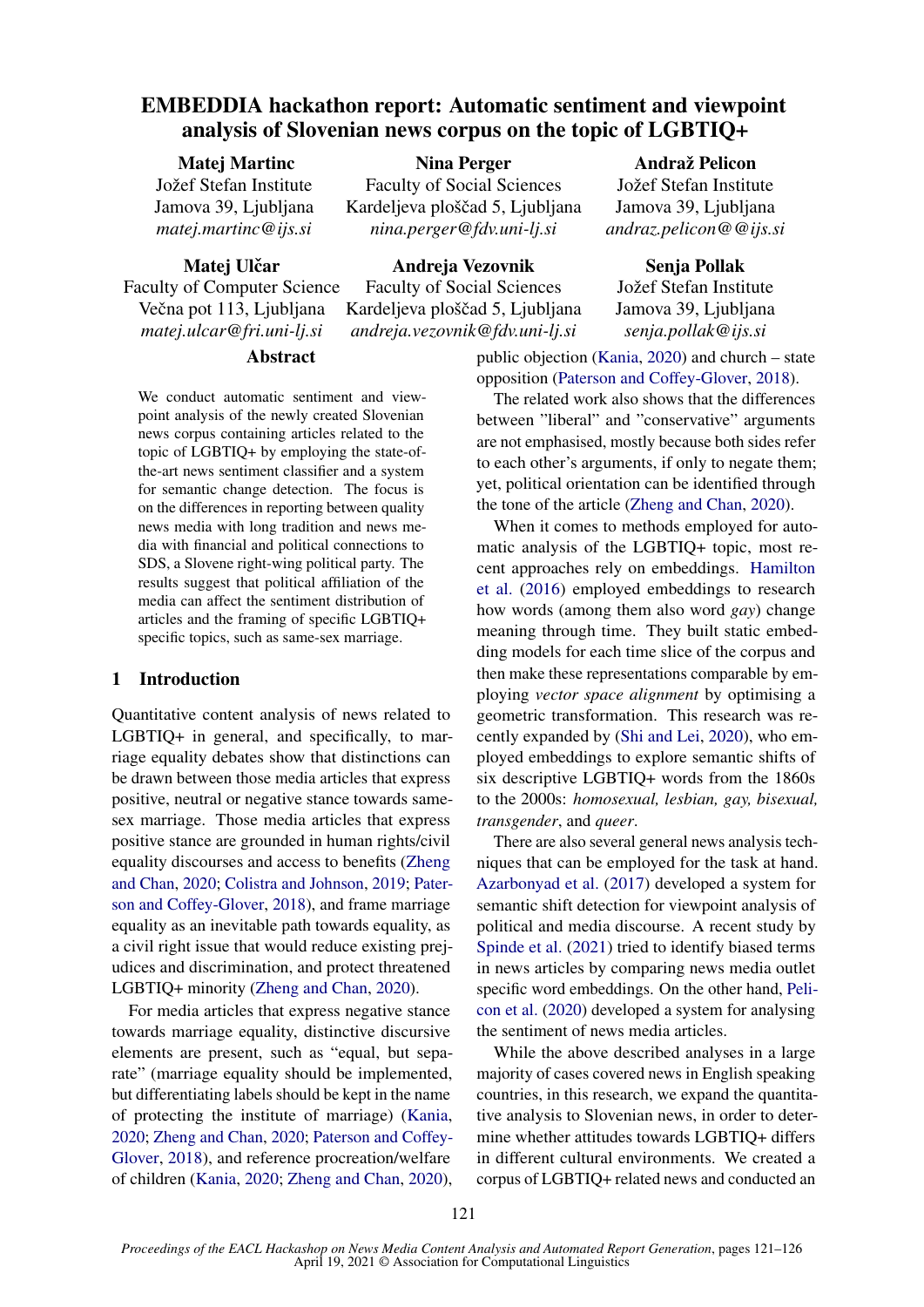automatic analysis of its content covering several aspects:

- Sentiment of news reporting, where we focused on the differences in reporting between well established media with long tradition of news reporting and more recently established media characterised by their financial and political connections to the Slovene conservative political party SDS.
- Usage of words, where we tried to identify the words that are used differently in different news sources and would indicate the difference in the prevailing discourse on the topic of LGBTIQ+ in the specific liberal and conservative media.

The research was performed in the scope of the EMBEDDIA Hackashop (Hackaton track) at EACL 2021 and employs several of the proposed resources and tools [\(Pollak et al.,](#page-4-8) [2021\)](#page-4-8).

## 2 Methodology

For sentiment analysis we used a multilingual news sentiment analysis tool. The tool was trained using a two-step approach, described in [Pelicon](#page-4-7) [et al.](#page-4-7) [\(2020\)](#page-4-7). For training, a corpus of sentimentlabeled news articles in Slovenian was used [\(Bucar](#page-4-9) [et al.,](#page-4-9) [2018\)](#page-4-9) with news covering predominantly the financial and political domains. This model was subsequently applied to the LGBTIQ+ corpus where each news article was labeled with one of the sentiment labels, namely negative, neutral or positive. This allowed us to generate a sentiment distribution of articles for each media source in the corpus.

For word usage viewpoints analysis, we applied a system originally employed for diachronic shift detection [\(Martinc et al.,](#page-4-10) [2020b\)](#page-4-10). Our word usage detection pipeline follows the procedure proposed in the previous work [\(Martinc et al.,](#page-4-11) [2020a](#page-4-11)[,b;](#page-4-10) [Giulianelli et al.,](#page-4-12) [2020\)](#page-4-12): the created LGBTIQ+ corpus is split into two slices containing news from different news source according to procedure described in Section [3.](#page-1-0) Next, the corpus is lemmatized, using the Stanza library [\(Qi et al.,](#page-4-13) [2020\)](#page-4-13), and lowercased. For each lemma that appears more than 100 times in each slice and is not considered a stopword, we generate a slice specific set of contextual embeddings using BERT [\(Devlin et al.,](#page-4-14) [2019\)](#page-4-14) pretrained on the Slovenian, Croatian and

English texts (Ulčar and Robnik-Šikonja, [2020\)](#page-5-1). These representations are clustered using k-means and the derived cluster distributions are compared across slices by employing Wasserstein distance [\(Solomon,](#page-4-15) [2018\)](#page-4-15). It is assumed that the ranking resembles a relative degree of usage change, therefore words are ranked according to the distance.

Once the most changed words are identified, the next step is to understand how their usage differs in the distinct corpus slices. The hypothesis is that specific clusters of BERT embeddings resemble specific word usages of a specific word. The problem is that these clusters may consist of several hundreds or even thousands of word usages, i.e. sentences, therefore manual inspection of these usages would be time-consuming. For this reason, we extract the most discriminating unigrams, bigrams, trigrams and fourgrams for each cluster using the following procedure: we compute the term frequency - inverse document frequency (tf-idf) score of each n-gram and the n-grams appearing in more than 80% of the clusters are excluded to ensure that the selected keywords are the most discriminant. This gives us a ranked list of keywords for each cluster and the top-ranked keywords (according to tf-idf) are used for the interpretation of the cluster.

## <span id="page-1-0"></span>3 Experiments

#### 3.1 Dataset

The corpus was collected from the Event registry [\(Leban et al.,](#page-4-16) [2014\)](#page-4-16) dataset by searching for Slovenian articles from 2014 to (including) 2020, containing any of the manually defined 125 keywords (83 unigrams and 42 bigrams) and their inflected forms connected to the subject of LGBTIQ+. The resulting corpus contains news articles on the LGB-TIQ+ topic from 23 media sources. The corpus statistics are described in Table [1.](#page-2-0) Out of this corpus, we extracted a subcorpus appropriate for the viewpoint analysis. The subcorpus we used included the following online news media: Delo, Večer, Dnevnik, Nova24TV, Tednik Demokracija and PortalPolitikis. The sources were divided into two groups. The first group, namely Delo, Večer and Dnevnik represent the category of daily quality news media that are published online and in print with a long tradition in the Slovene media landscape. These three media are relatively highly trusted by readers and have the highest readership amongst Slovene dailies. The second group of news media - namely, Nova24TV, Ted-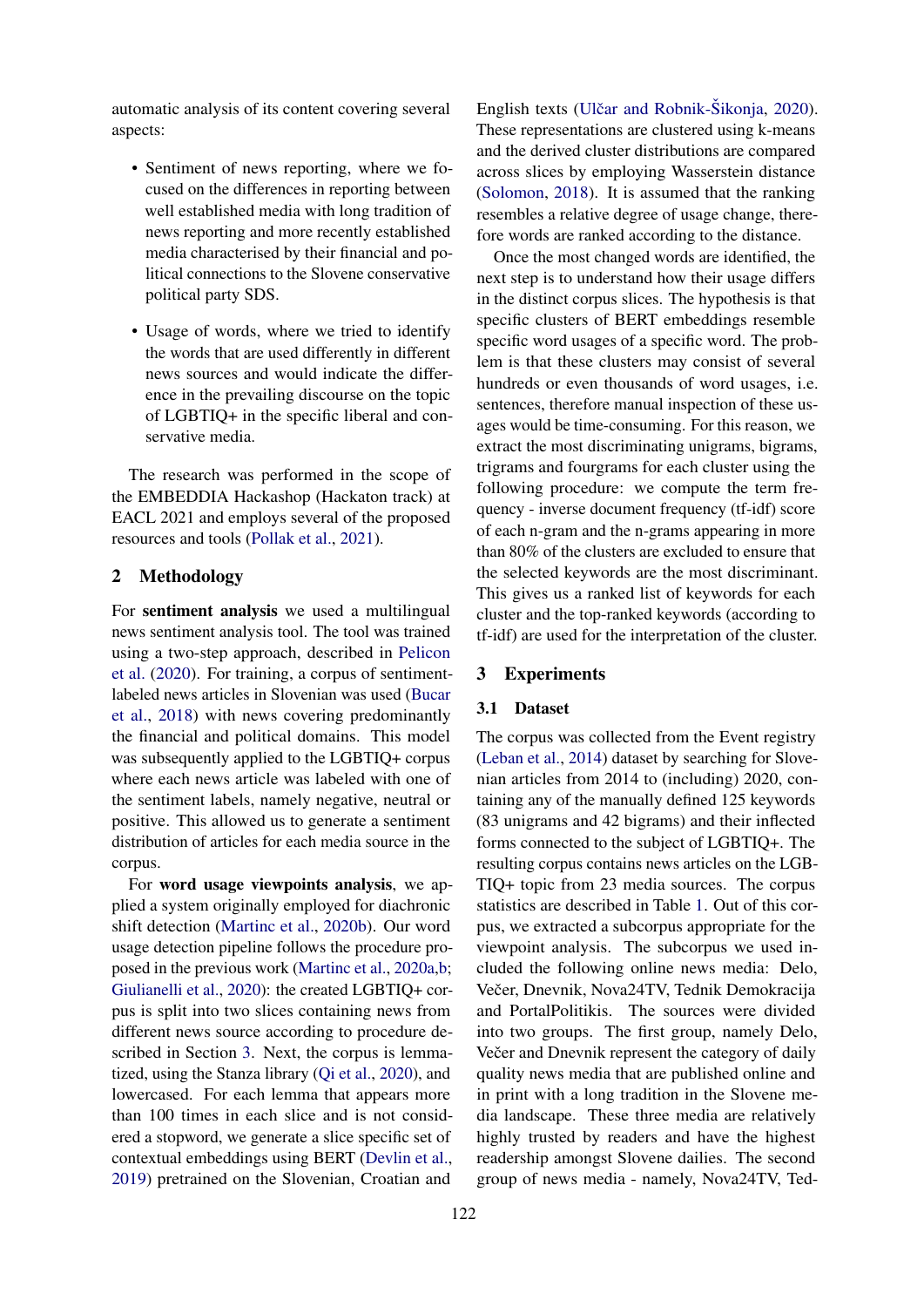<span id="page-2-0"></span>

| Source                             | Num. articles | Num. words |
|------------------------------------|---------------|------------|
| MMC RTV Slovenija                  | 1790          | 1,555,977  |
| Delo                               | 1194          | 1,064,615  |
| Nova24TV                           | 844           | 683,336    |
| Večer                              | 667           | 552,195    |
| 24ur.com                           | 661           | 313,794    |
| Dnevnik                            | 592           | 262,482    |
| Siol.net Novice                    | 549           | 460,561    |
| Slovenske novice                   | 501           | 236,516    |
| Svet24                             | 430           | 286,429    |
| Mladina                            | 394           | 275,506    |
| Tednik Demokracija                 | 361           | 350,742    |
| Domovina                           | 327           | 283,478    |
| Primorske novice                   | 255           | 183,624    |
| Druzina.si                         | 253           | 149,761    |
| Vestnik                            | 242           | 263,737    |
| Casnik.si - Spletni magazin z mero | 239           | 280,339    |
| Žurnal24                           | 172           | 79,953     |
| <b>PortalPolitikis</b>             | 157           | 111,683    |
| Revija Reporter                    | 102           | 62,429     |
| Gorenjski Glas                     | 97            | 92,751     |
| Onaplus                            | 79            | 104,343    |
| Športni Dnevnik Ekipa              | 67            | 33,936     |
| Cosmopolitan Slovenija             | 57            | 71,538     |

Table 1: LGBTIQ+ corpus statistics.

nik Demokracija and PortalPolitikis have been established more recently and are characterised by their financial and political connections to the Slovene right-wing/conservative political party SDS (Slovenska demokratska stranka) and the Roman Catholic Church.

#### 3.2 Sentiment Analysis

Figure [1](#page-3-0) presents sentiment distribution across articles for each specific news media, arranged from left to right according to the share of articles with negative sentiment. Note that all three media houses selected for the viewpoint analysis (Nova24TV, Tednik, Demokracija and PortalPolitikis) because of their financial and political connections to the Slovene right-wing/conservative political party SDS produce more news articles with negative sentiment on the topic of LGBTIQ+ than the mainstream media with the long tradition (Delo, Dnevnik, Večer). The source with the most negative content about LGBTIQ+ is Revija Reporter, which is in most media analyses positioned in the right-wing ideological spectrum<sup>[1](#page-2-1)</sup> (Milosavljević, [2016;](#page-4-17) Milosavljević and Biljak Gerjevič, [2020\)](#page-4-18). On the other side the source with the smallest share of negative news is Primorske novice, a politically independent daily regional quality news media published online and in print with a long tradition in

the regional media landscape. Nevertheless, not all conservative media are characterized by a more negative reporting about the LGBTIQ+ topic. For example, the source with the second lowest share of negative news is Druzina.si, which is strongly connected to Roman Catholic Church.

#### 3.3 Viewpoint Analysis

The viewpoint analysis was conducted by finding words, whose usage varies the most in the two groups of media sources selected for the analysis (i.e. Delo, Dnevnik, Večer vs. Nova24TV, Tednik Demokracija and PortalPolitiks). The 10 most changed words are presented in Table [2.](#page-2-2) The word that changed the most was globok (deep), for which our system for interpretation of the change revealed that it was selected due to frequent mentions of *deep state* in the media with connections to political right. The context of *deep state* is interesting, since it is a very frequently used interpretative frame by this group of media sources, regardless of the specific topic. Here it indicates the framing of the LGBTIQ+ questions as part of a political agenda driven by the left-wing politics. The second word roman (novel) was selected because it appears in two contexts: as a novel and also as a constituent word in a name of the Slovenian LGBTIQ+ activist, Roman Kuhar. While the third word, *video*, is a corpus artefact that offers little insight into the attitude towards LGBTIQ+, the fourth word, *razmerje* (relationship), has a direct connection to some of the most dividing LGBTIQ+ topics, such as gay marriage, therefore for this word we provide a more detailed analysis. Figure [2](#page-3-1) presents cluster distributions per two media groups and top 5 (translated) keywords for each cluster for word *razmerje(relationship)*. The main difference between the two distributions can be observed when it comes to mention of relationship in the context of family and marriage (see the red cluster), which present a large cluster of usages in the mainstream media but a rather small cluster in the right-wing

<span id="page-2-2"></span>

| globok(deep)           |    | napaka(mistake)            |
|------------------------|----|----------------------------|
| roman(novel)           |    | nadaljevanje(continuation) |
| video                  | 8  | lanski(last year)          |
| razmerje(relationship) |    | kriza(crisis)              |
| teorija(theory)        | 10 | pogledat(look)             |

Table 2: Top 10 most changed words (and their English translations) in the corpus according to Wasserstein distance between k-means ( $k = 5$ ) cluster distributions in distinct chunks of the corpus.

<span id="page-2-1"></span><sup>1</sup>[https://podcrto.si/mediji-martina](https://podcrto.si/mediji-martina-odlazka-1-del-nepregledna-mreza-radiev-tiskovin-televizije/)[odlazka-1-del-nepregledna-mreza-radiev](https://podcrto.si/mediji-martina-odlazka-1-del-nepregledna-mreza-radiev-tiskovin-televizije/)[tiskovin-televizije/](https://podcrto.si/mediji-martina-odlazka-1-del-nepregledna-mreza-radiev-tiskovin-televizije/)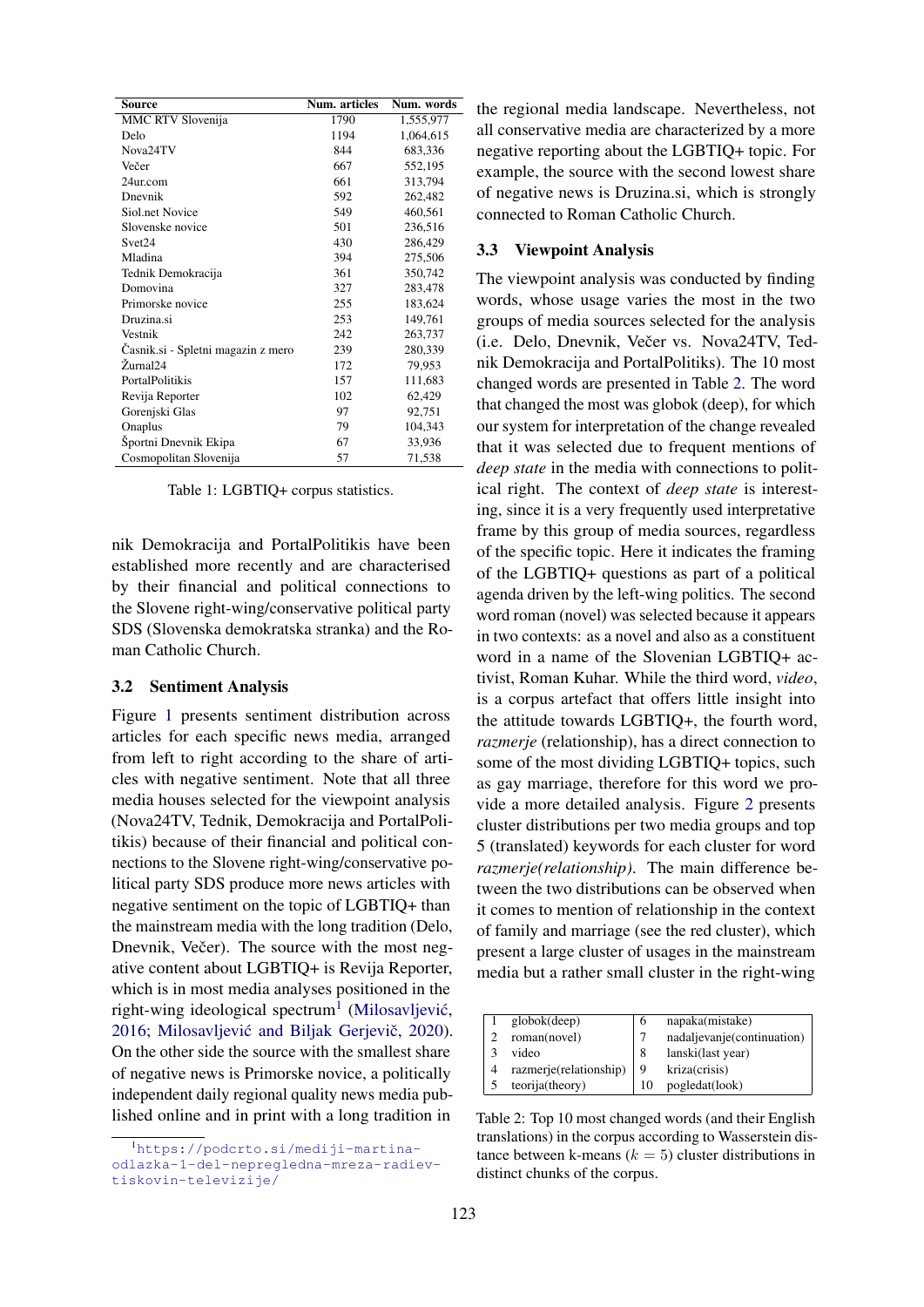<span id="page-3-0"></span>

Figure 1: Sentiment distribution for each source in the LGBTIQ+ corpus.

<span id="page-3-1"></span>

Figure 2: Cluster distributions per two media groups and top 5 translated keywords for each cluster for word *razmerje(relationship)*.

media. On the other hand, relationship is in these media mentioned a lot more in the context of partnership, homosexuality and polygamy (see the orange cluster). The other three clusters (i.e., usages) have a rather strong presence in both media groups.

## 4 Conclusions

We conducted a content analysis of the Slovenian news corpus containing articles related to the topic of LGBTIQ+. The sentiment analysis study shows that there are some differences in the sentiment of reporting about LGBTIQ+ between two distinct groups of media and that the three media houses connected to political right tend to cover the subject in a more negative manner. This supports the thesis by [Zheng and Chan](#page-5-0) [\(2020\)](#page-5-0), who suggested that political orientation can be identified through the tone of the article. Nevertheless, the obtained results should be interpreted with the grain of caution, since the sentiment classifier we employed cannot distinguish whether it is the stance expressed towards the LGBTIQ+ community, or is it rather the

event on which the article is reporting, that is positive or negative (e.g., an attack on the LGBTIQ+ activist). The distinction between these two "types" of sentiment will be analysed in the future work.

The viewpoint analysis suggests that the usage of some specific words has been adapted in order to express specific ideological point of view of the media. For example, the analysis of the word *relationship* suggests that the more conservative media more likely frame LGBTIQ+ relationships as a *partnership* of two homosexual (or even polygamous) partners. On the other hand, they rarely consider LGBTIQ+ relationships as family or talk about marriage.

In the future we plan to conduct topic analysis of the corpus in order to identify the most common LGBTIQ+ related topics covered by the news media. We will also employ embeddings to research relations between LGBTIQ+ specific words.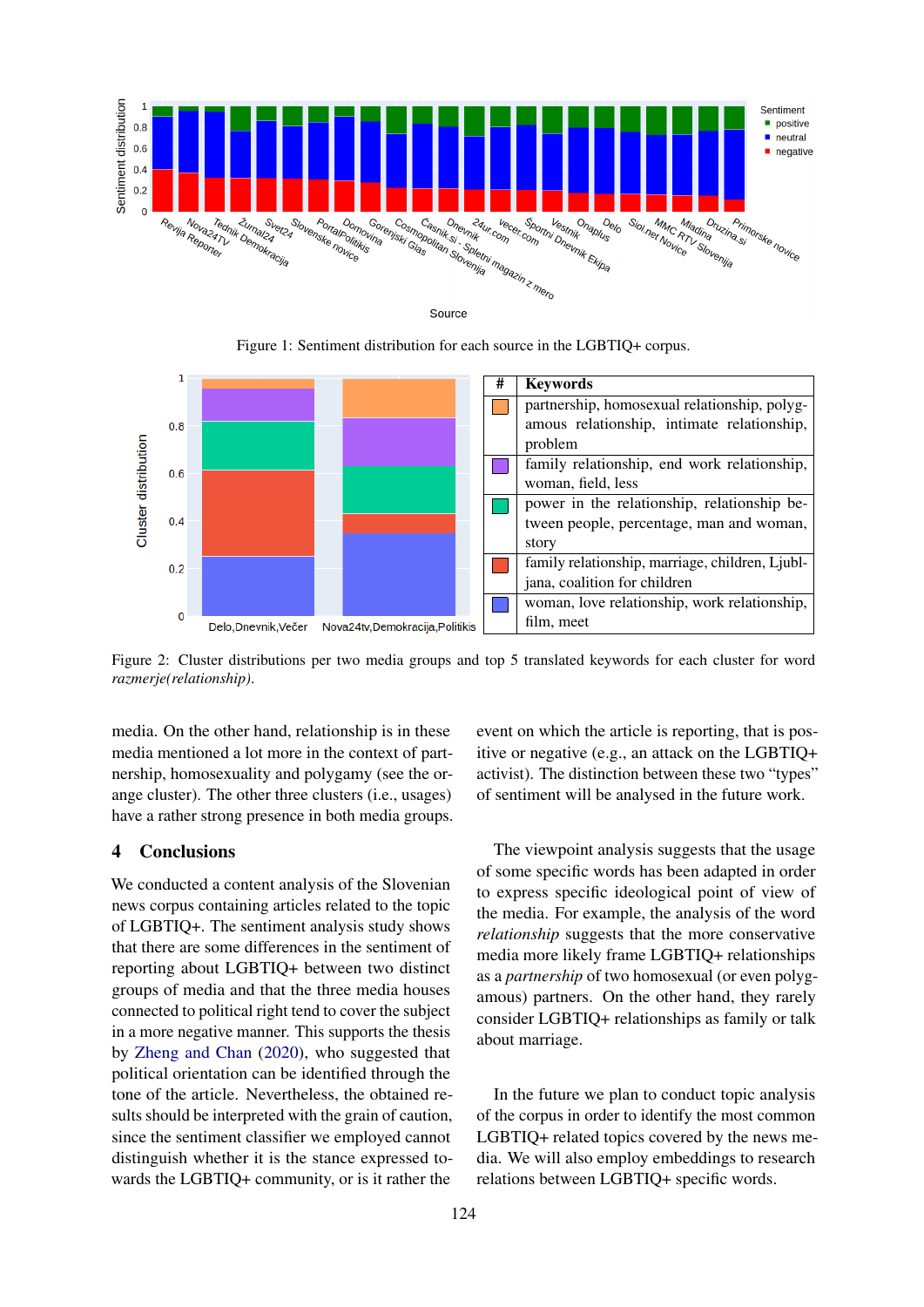#### Acknowledgments

This work was supported by the Slovenian Research Agency (ARRS) grants for the core programme Knowledge technologies (P2-0103), the project Computer-assisted multilingual news discourse analysis with contextual embeddings (CAN-DAS, J6-2581), as well as the European Union's Horizon 2020 research and innovation programme under grant agreement No 825153, project EM-BEDDIA (Cross-Lingual Embeddings for Less-Represented Languages in European News Media).

### References

- <span id="page-4-5"></span>Hosein Azarbonyad, Mostafa Dehghani, Kaspar Beelen, Alexandra Arkut, Maarten Marx, and Jaap Kamps. 2017. Words are malleable: Computing semantic shifts in political and media discourse. In *Proceedings of the 2017 ACM on Conference on Information and Knowledge Management*, pages 1509–1518.
- <span id="page-4-9"></span>Joze Bucar, M. Znidarsic, and J. Povh. 2018. Annotated news corpora and a lexicon for sentiment analysis in slovene. *Language Resources and Evaluation*, 52:895–919.
- <span id="page-4-0"></span>Rita Colistra and Chelsea Betts Johnson. 2019. Framing the legalization of marriage for same-sex couples: An examination of news coverage surrounding the us supreme court's landmark decision. *Journal of homosexuality*.
- <span id="page-4-14"></span>Jacob Devlin, Ming-Wei Chang, Kenton Lee, and Kristina Toutanova. 2019. BERT: Pre-training of deep bidirectional transformers for language understanding. pages 4171–4186.
- <span id="page-4-12"></span>Mario Giulianelli, Marco Del Tredici, and Raquel Fernández. 2020. [Analysing lexical semantic](https://www.aclweb.org/anthology/2020.acl-main.365) [change with contextualised word representations.](https://www.aclweb.org/anthology/2020.acl-main.365) In *Proceedings of the 58th Annual Meeting of the Association for Computational Linguistics*, pages 3960– 3973, Online. Association for Computational Linguistics.
- <span id="page-4-3"></span>William L. Hamilton, Jure Leskovec, and Dan Jurafsky. 2016. [Diachronic word embeddings reveal statisti](https://doi.org/10.18653/v1/P16-1141)[cal laws of semantic change.](https://doi.org/10.18653/v1/P16-1141) In *Proceedings of the 54th Annual Meeting of the Association for Computational Linguistics*, pages 1489–1501.
- <span id="page-4-2"></span>Ursula Kania. 2020. Marriage for all ('ehe fuer alle')?! a corpus-assisted discourse analysis of the marriage equality debate in germany. *Critical Discourse Studies*, 17(2):138–155.
- <span id="page-4-16"></span>Gregor Leban, Blaz Fortuna, Janez Brank, and Marko Grobelnik. 2014. Event registry: learning about world events from news. In *Proceedings of the 23rd International Conference on World Wide Web*, pages 107–110.
- <span id="page-4-11"></span>Matej Martinc, Syrielle Montariol, Elaine Zosa, and Lidia Pivovarova. 2020a. [Capturing evolution in](https://doi.org/10.1145/3366424.3382186) [word usage: Just add more clusters?](https://doi.org/10.1145/3366424.3382186) In *Companion Proceedings of the Web Conference 2020*, WWW '20, page 343–349, New York, NY, USA. Association for Computing Machinery.
- <span id="page-4-10"></span>Matej Martinc, Syrielle Montariol, Elaine Zosa, and Lidia Pivovarova. 2020b. Discovery team at semeval-2020 task 1: Context-sensitive embeddings not always better than static for semantic change detection. In *Proceedings of the Fourteenth Workshop on Semantic Evaluation*, pages 67–73.
- <span id="page-4-17"></span>Marko Milosavljević. 2016. [Media pluralism monitor](https://cmpf.eui.eu/media-pluralism-monitor/mpm-2016-results/slovenia/) [2016 monitoring risks for media pluralism in the EU](https://cmpf.eui.eu/media-pluralism-monitor/mpm-2016-results/slovenia/) [and beyond - country report: Slovenia.](https://cmpf.eui.eu/media-pluralism-monitor/mpm-2016-results/slovenia/)
- <span id="page-4-18"></span>Marko Milosavljević and Romana Biljak Gerjevič. 2020. [Monitoring media pluralism in the digital era:](https://cadmus.eui.eu/bitstream/handle/1814/67818/slovenia_results_mpm_2020_cmpf.pdf?sequence=3) [Application of the media pluralism monitor in the](https://cadmus.eui.eu/bitstream/handle/1814/67818/slovenia_results_mpm_2020_cmpf.pdf?sequence=3) [European Union, Albania and Turkey in the years](https://cadmus.eui.eu/bitstream/handle/1814/67818/slovenia_results_mpm_2020_cmpf.pdf?sequence=3) [2018-2019 - country report: Slovenia.](https://cadmus.eui.eu/bitstream/handle/1814/67818/slovenia_results_mpm_2020_cmpf.pdf?sequence=3)
- <span id="page-4-1"></span>Laura L Paterson and Laura Coffey-Glover. 2018. Discourses of marriage in same-sex marriage debates in the uk press 2011–2014. *Journal of Language and Sexuality*, 7(2):175–204.
- <span id="page-4-7"></span>Andraž Pelicon, Marko Pranjić, Dragana Miljković, Blaž Škrlj, and Senja Pollak. 2020. Zero-shot learning for cross-lingual news sentiment classification. *Applied Sciences*, 10(17):5993.
- <span id="page-4-8"></span>Senja Pollak, Marko Robnik Šikonja, Matthew Purver, Michele Boggia, Ravi Shekhar, Marko Pranjic, Salla ´ Salmela, Ivar Krustok, Tarmo Paju, Carl-Gustav Linden, Leo Leppänen, Elaine Zosa, Matej Ulčar, Linda Freienthal, Silver Traat, Luis Adrian Cabrera- ´ Diego, Matej Martinc, Nada Lavrač, Blaž Škrlj, Martin Žnidaršič, Andraž Pelicon, Boshko Koloski, Vid Podpečan, Janez Kranjc, Shane Sheehan, Emanuela Boros, Jose Moreno, Antoine Doucet, and Hannu Toivonen. 2021. EMBEDDIA tools, datasets and challenges: Resources and hackathon contributions. In *Proceedings of the EACL Hackashop on News Media Content Analysis and Automated Report Generation*. Association for Computational Linguistics.
- <span id="page-4-13"></span>Peng Qi, Yuhao Zhang, Yuhui Zhang, Jason Bolton, and Christopher D Manning. 2020. Stanza: A python natural language processing toolkit for many human languages. *arXiv preprint arXiv:2003.07082*.
- <span id="page-4-4"></span>Yaqian Shi and Lei Lei. 2020. The evolution of lgbt labelling words: Tracking 150 years of the interaction of semantics with social and cultural changes. *English Today*, 36(4):33–39.
- <span id="page-4-15"></span>Justin Solomon. 2018. Optimal transport on discrete domains.
- <span id="page-4-6"></span>Timo Spinde, Lada Rudnitckaia, and Felix Hamborg. 2021. Identification of biased terms in news articles